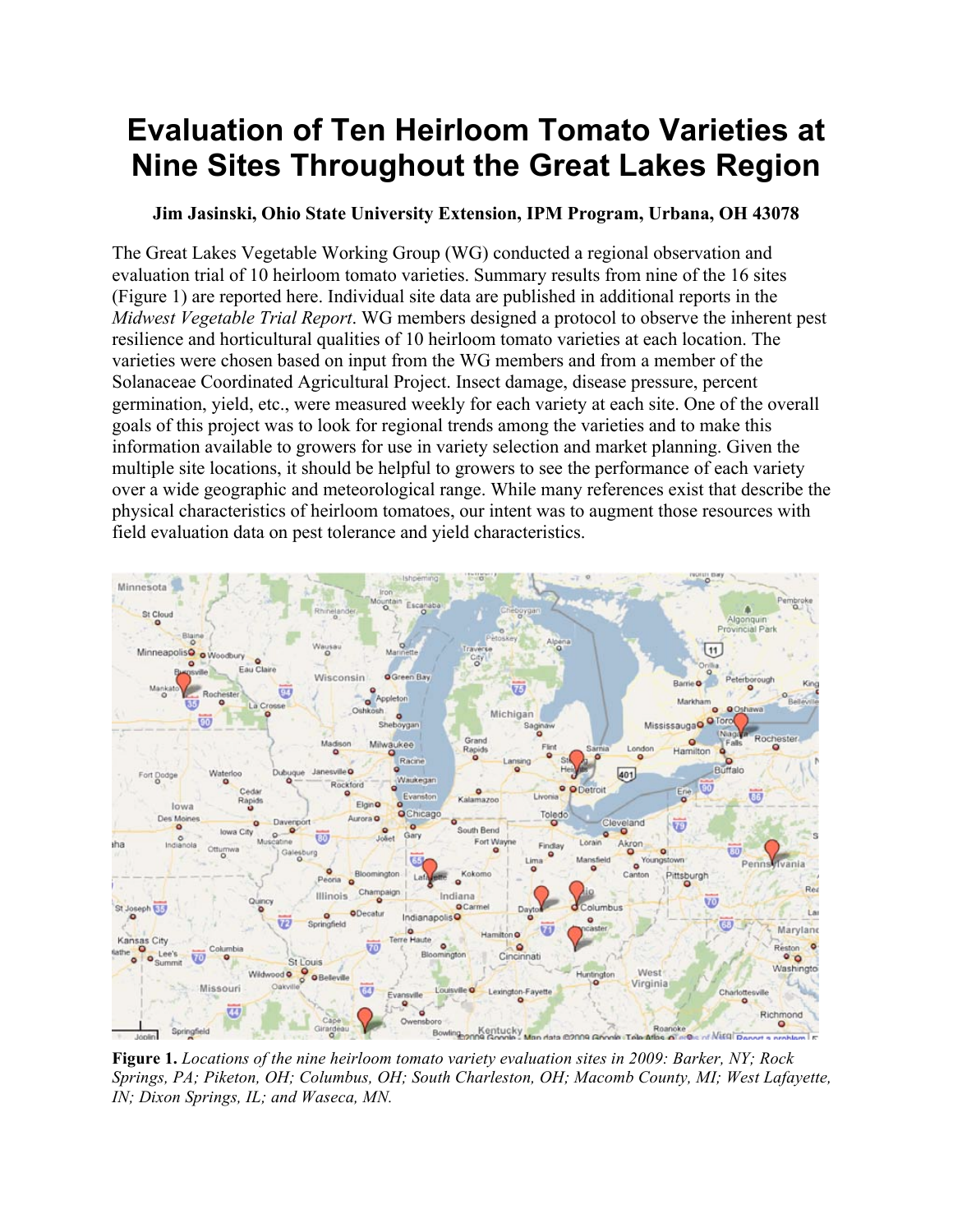In addition to the pest management and horticultural information collected, some sites hosted consumer acceptance (taste) surveys using the heirloom tomato fruit produced at that site using a standard evaluation protocol. The results offer growers an insight into both the physical attributes of the fruit as well as taste preferences from the consumer perspective.

## **Materials and Methods**

At each of the nine locations, the same 10 heirloom tomato varieties — Amish Paste, Brandywine (Sudduth/Quisenberry), Burbank, Cherokee Purple, Jaune Flamme, Opalka, Oxheart (Livingston's), Peron, Rutgers, and Tainan — were evaluated. All sites were to follow the same general protocol outlined here, but there was some variation, which is noted in each individual site report. Seeds were sown in greenhouses near each field site in April, and then transplanted into black plastic mulch in May. Percent germination of each variety was calculated for most locations. Each plot consisted of eight to 10 transplants per variety in a single row with a plant spacing of 3 to 4 feet. Fertilization at each site usually included a preplant application followed by at least one post transplant feeding. Plants were typically suckered and staked, using various support media, with string to support the growing plants. The sites with trickle irrigation applied 1 inch of water per week. Insects such as aphids, hornworms, stink bugs, and tomato fruitworms, including their associated damage, were scouted for weekly. Diseases such as early blight, *Septoria* leaf spot, and bacterial infections were also scouted for on a weekly basis at all locations. Fruit were harvested between the breaker stage and mature red. The number of marketable, culls, and green fruit were recorded, along with the weight of marketable fruit. One or two representative plants per variety were harvested once or twice per week through first frost, then harvests were halted. In addition to the yield data, sensory evaluation of the fruit was performed at a few locations with growers and consumers to gauge overall taste appeal.

## **Results and Discussion**

All heirloom varieties used in the evaluation trial were indeterminate types except for Rutgers and Burbank, which are determinate. The growth characteristics of all varieties were medium to very large plants, with Tainan being the only exception, which is described as short and lowgrowing (Table 1). Although germination varied widely among the varieties, clearly Amish Paste had extremely poor germination across all sites. Tainan produced the most marketable fruits per plant, but the grape tomatoes were also the smallest fruit produced in the trial. Jaune Flamme produced the second most fruit which were also the second smallest by weight in the trial. In terms of total marketable fruit, Peron, Juane Flamme, and Oxheart all produced more than 16 lbs per plant. Tainan, Rutgers, and Brandywine produced the fewest pounds of marketable fruit per plant. Green fruit were not recorded at many sites, but Jaune Flamme and Tainan appear to have the most per plant. Although Tainan has the most number of culled fruit per plant, if average fruit weight is taken into account, then Cherokee Purple and Oxheart have the most unsellable fruit per plant. Disease pressure overall was rated as light to moderate at most sites for early blight and *Septoria* leaf spot, with some sites reporting similar levels of bacterial infections. Insect pressure was likewise light at most sites, with hornworms and aphids being reported most often. Five sites( Macomb County, MI; Waseca, MN; Barker, NY, Dixon Springs, IL; and South Charleston, OH, collected some data on taste evaluation. In terms of overall taste satisfaction, Tainan, Peron, and Brandywine had the highest ratings, though none of them was rated above a six on the nine-point taste scale.